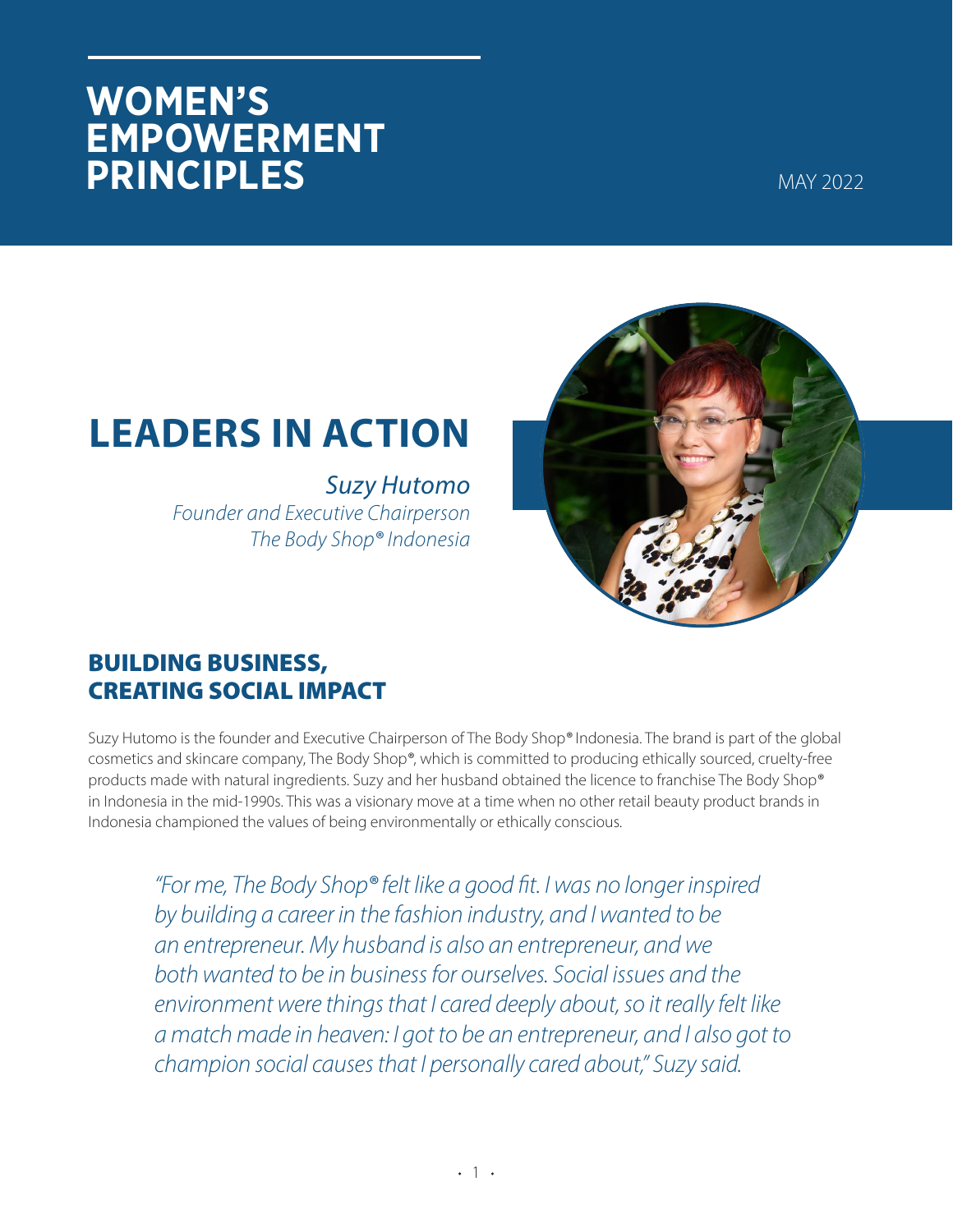Prior to launching The Body Shop® Indonesia, Suzy did an informal survey among her friends to test the market. The result was not exactly what she had hoped for. "They weren't very supportive, to be honest," she said. "I don't mean that my friends discouraged me from doing it or that they told me it was a bad idea... it was more that they were baffled by the products and the eco-friendly aesthetic. They didn't understand why none of the products came packaged in a box."

Suzy's friends also thought the store design was boring. "Why is it all green?" she recalled them saying, "And why aren't there any pictures of beautiful women?""They asked me all those questions... and, yes, it could have been disheartening, but for me the vision was fascinating -that we could combine idealism with business. And, despite the absence of boxes, the products are great. I used them myself at the time, so I told my friends, 'Hey, the products are good and made with natural ingredients, and this is much cheaper than other high-end cosmetics brands. Back then you could only get really cheap brands or really expensive brands – nothing in between. No one catered to the middle market, so I was confident that it was going to work."

The first store she opened quickly became successful, with many Indonesian customers embracing the brand and its mission. She credited the first store's success with luck on her side, but it was her vision that successfully led The Body Shop<sup>®</sup> Indonesia to grow into what it is today.

#### **Being Part of the Change**

Suzy understands that her background differentiated her from her peers early in her career. Having studied abroad most of her life, with a university degree from the U.S., Suzy was forced to adapt to a different culture when she returned home to Indonesia.

At the beginning of her career, she adjusted her mindset to fit into Indonesian corporate culture. Coming from the fashion industry in the United States, one of the first things she noticed in Indonesia was the unequal position of men and women in her workplace. Men were running things, while women were relegated to middle management positions.

Moving back started a trial by fire period for her, where she had to learn by essentially "bumping around here and there." She noted, "I'm very straightforward, so if I had an idea, I would just utter it. I would always speak up. But then I realized no one was really listening." She understood that she had a lot of learning to do and started paying attention to what was happening around her. She took notes of other women who had great careers, who were smart and had the respect of their peers, and began to study what they were doing right. She soon learned that most woman were expected to adapt to the culture and climb the corporate ladder. After a while she realised it was not what she wanted to do. She wanted to become an entrepreneur and create a different company culture.

"After a few discussions, my husband and I decided to go into business to ge ther, to build a company that has a progressive culture and that shares our values"

Suzy was already familiar with The Body Shop® from her time studying abroad, and after researching the company further, she knew it was the right fit for her business. It really stood out that The Body Shop®'s founder, Anita Roddick, was an active champion of women's causes and the environment – two issues dear to Suzy's heart. She wrote to The Body Shop<sup>®</sup> expressing her interest in becoming a franchisee, and the rest is history.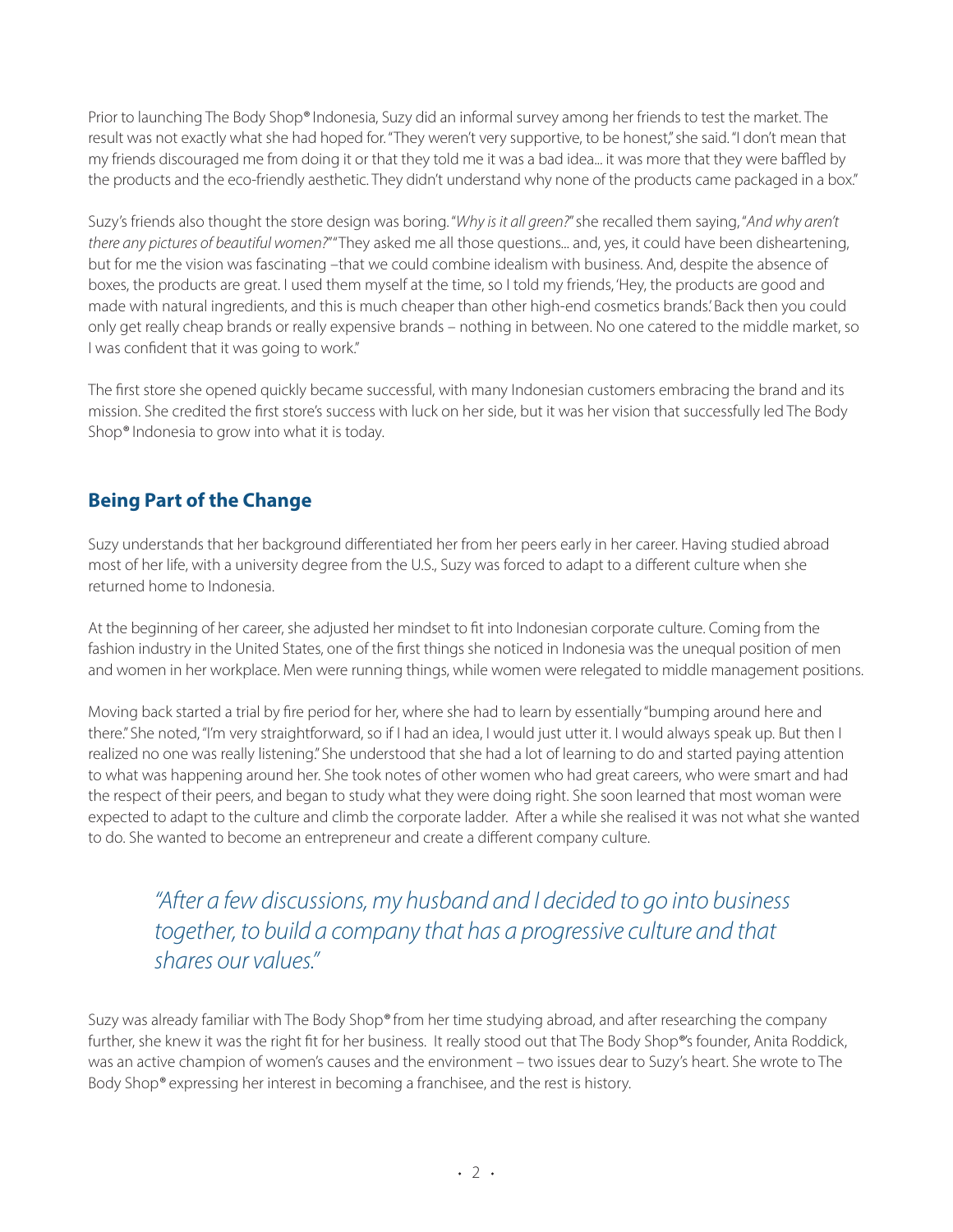#### **Building a Business with Conviction**

Similar to its global parent company, The Body Shop® Indonesia has always been a strong supporter of gender equality. Leading by example is one of the reasons Suzy decided to go into business herself. Back when the company first started, the retail industry in Indonesia was not known for its equal treatment of female employees.

"From back when we started in the 90s until fairly recently, about five to six years ago, you would immediately have to resign if you were *pregnant [if you worked in retail]," Suzy explained, "But we have never* done that. All our employees are entitled to four months of maternity *leave when they are pregnant."* 

When it came to representation of women – their target customers – the retail industry in Indonesia was also not known for its celebration of diversity and inclusion at the time. "Back then, you needed to be tall, beautiful and young. You needed to be this and that, but we have never subscribed to those stereotypes of beauty." Suzy noted that a lot has changed in the retail industry since then, and now women's representation is more diverse. "Hopefully, The Body Shop<sup>®</sup> Indonesia has helped to usher in that change," she added.

Suzy has always found it important to build a business with conviction; that has always been her why. Her passion in social causes including the environment, animal welfare, gender equality, and women's empowerment continues to inform her business vision today.

"At the time I knew it wasn't the trend yet to care about the causes *that The Body Shop® cares about. But even then, I believed that it was possible to get people to care, if we truly backed those causes* and inspired others to support them," she said.

#### **Brands for Social Impact**

Suzy remembers how a meeting with The Body Shop® founder Anita Roddick changed her perspective on championing worthy causes. Roddick asked her: "Do you know how powerful retail is? How many people go in and out of your store every day? Imagine having the power to reach and influence that many people in a day." Suzy did the numbers and realized that through her stores, she could reach and influence many people without them even realizing it.

"Back then, our stores were attracting about 100,000 people a day. Now millions of people go through our stores every single day. That's our opportunity to get our message across, to educate people about the causes that we care about."

This wider education first began with the staff in The Body Shop® Indonesia. Suzy continuously educates her employees on various issues that matter to the company and to herself personally. She envisions her company as a place that provides social and environmental education for women, in addition to a positive working environment.